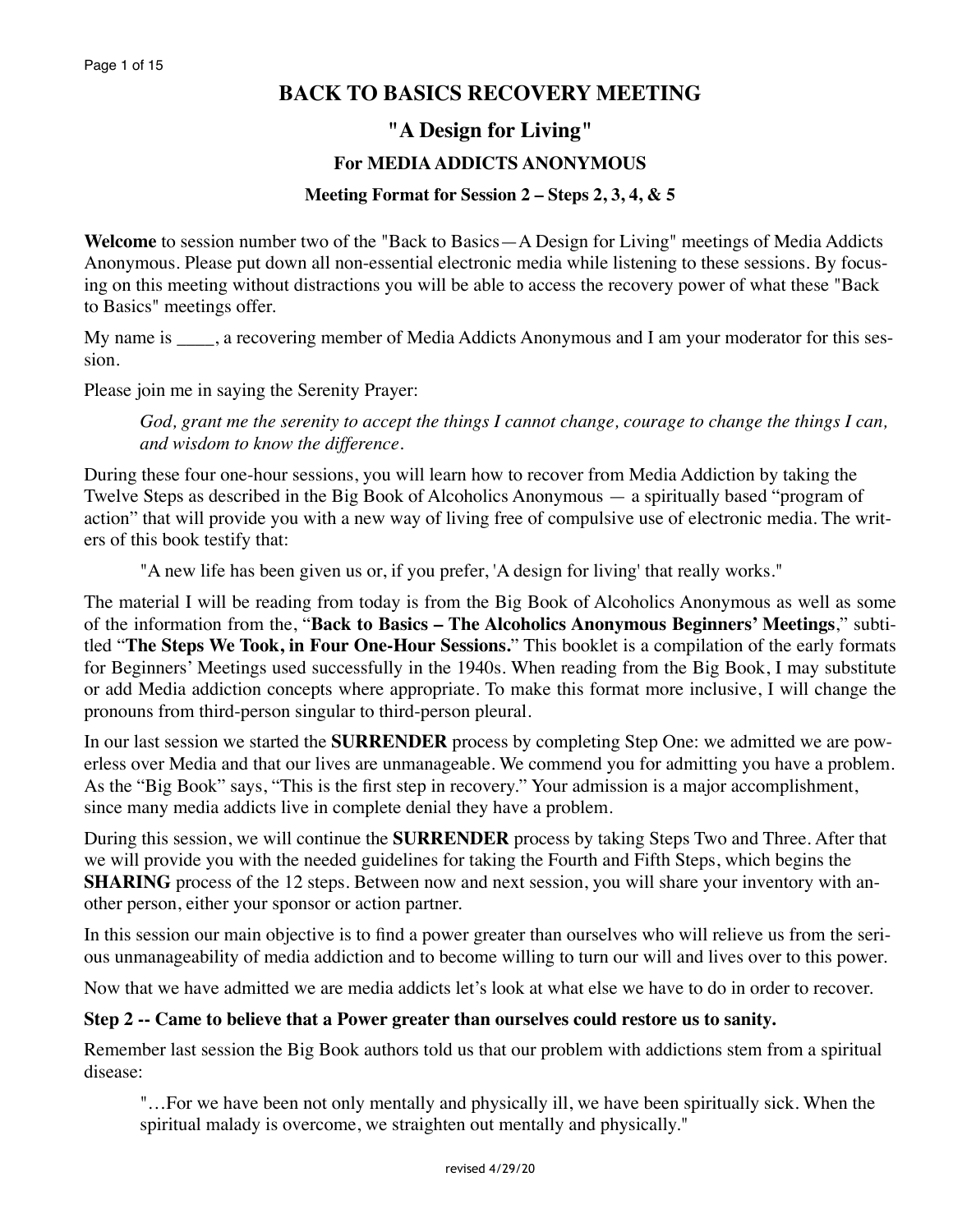### Page 2 of 15

Last session we read the Doctor's Opinion by Dr. Silkworth and it bears re-reading again for the understanding of this is essential if we are going to be serious about taking the Second Step. I will replace drinking with media usage:

"Men and women [use media] essentially because they like the effect produced by [media]. The sensation is so elusive that, while they admit is it injurious, they cannot after a time differentiate the true from the false. To them, their [media drunk] life seems the normal one. They are restless, irritable and discontented, unless they can again experience the sense of ease and comfort which comes at once by [getting on their media], [media] which they see others [using] with impunity. After they have succumbed to the desire again, as so many do, and the phenomenon of craving develops, they pass through the well-known state of a spree, emerging remorseful, with a firm resolution not to [use] again. This is repeated over and over, and unless this person can experience an entire **psychic change** there is little hope of [their] recovery."

Here Dr. Silkworth goes on to say:

"On the other hand…once a psychic change has occurred, the very same person who seemed doomed, who had so many problems [they] despaired of ever solving them, suddenly finds [themselves] easily able to control [their] desire for [media usage] the only effort necessary being that [they] follow a few simple rules."

Dr. Silkworth is saying that something revolutionary needs to happen within the media addict in order for them to easily be able to control their desire for media. This is why taking Steps Two and Three are essential if we honestly want to get well.

The Big Book tells us that moral codes or rational philosophies (while powerful intentions) do not necessarily help the media addict, recover.

"If a mere code of morals or a better philosophy of life were sufficient to overcome [media addiction] many of us would have recovered long ago. But we found that such codes and philosophies did not save us, no matter how much we tried. We could wish to be moral, we could wish to be philosophically comforted, in fact, we could will these things with all our might, but the needed power wasn't there. Our human resources, as marshaled by the will, were not sufficient; they failed utterly."

What we read here is that, as media addicts, our own will power failed us utterly. We need power to stop our media addiction but what is it going to take for us to find this Power? The answer is in the back of the "Big Book" within Appendix Two.

"Most emphatically we wish to say that any [media addict] capable of honestly facing [their] problems in the light of our experience can recover, provided [they do] not close [their] minds to all spiritual concepts. [They] can only be defeated by an attitude of intolerance or belligerent denial."

"We find that no one need have difficulty with the spirituality of the program. **Willingness, honesty and open mindedness** are the essentials of recovery. But these are indispensable."

The "Big Book" authors tell us we need three things: **willingness, honesty, and open mindedness**. They are asking us to set aside everything we think we know about God and spirituality and keep an open mind. They also encourage us not to allow our arrogance or shortsightedness to keep us in the dark and block us from the "sunlight of the Spirit."

In the beginning of AA many members, even Bill W., the New York City co-founder, had great difficulty accepting a spiritual solution to the alcohol problem. In Bill's story, he describes how he "came to believe."

In late November 1934, Ebby T. visits Bill at his Brooklyn, New York home. It is during this visit that Bill first learns about the concept of "God as you understand God."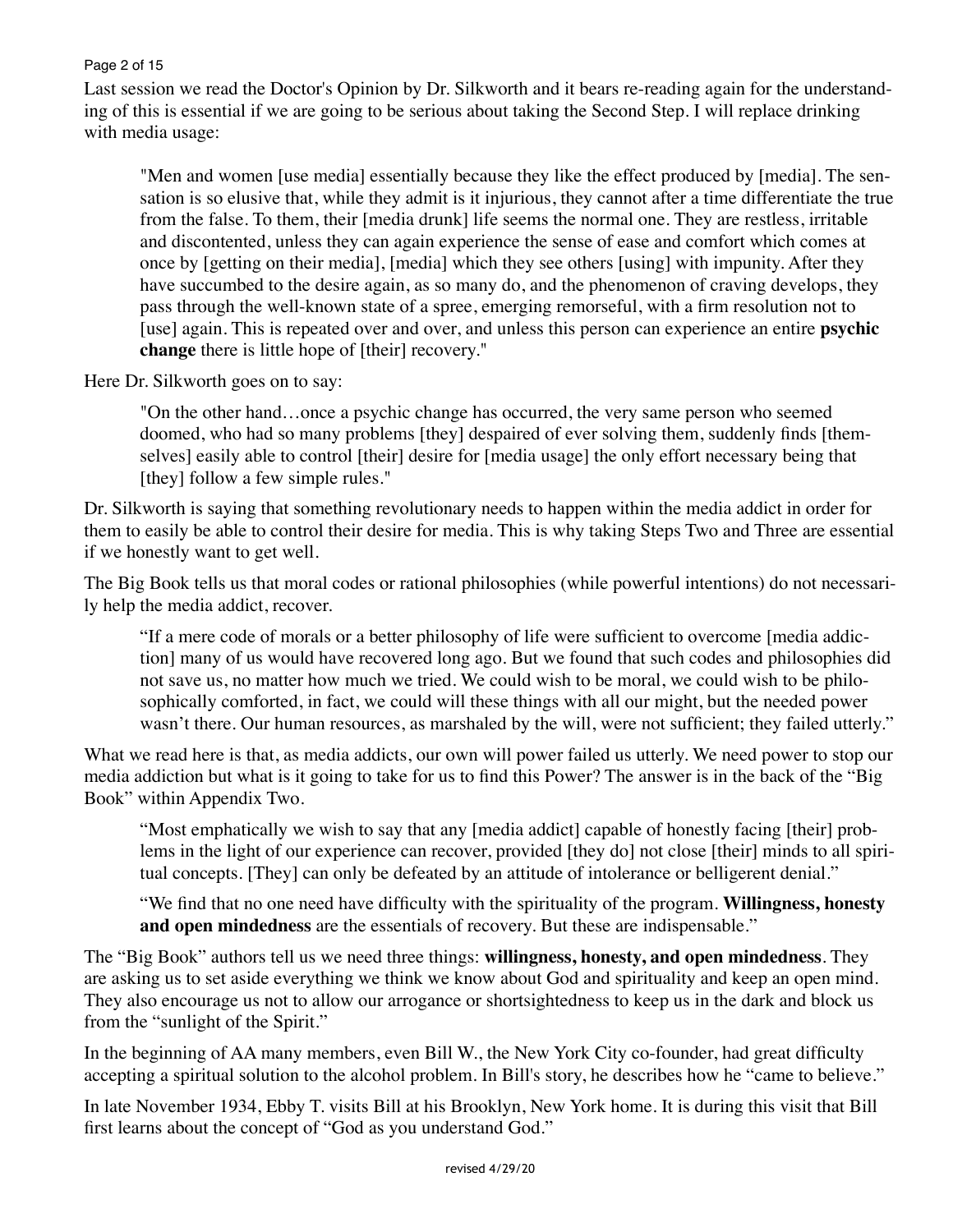### Page 3 of 15

As we mentioned in the first session, Ebby is one of Bill's high school friends and a former drinking companion. In this story, Ebby has been sober for several months. He tells Bill his life has been transformed as a result of practicing the Four Spiritual Activities that of: **SURRENDER, SHARING, RESTITUTION, AND GUIDANCE.** 

Bill has known Ebby for most of his life, so of course he is shocked when Ebby starts talking about God. However, he feels compelled to listen because he realizes something about Ebby has really changed—his eyes are clear, his face is fresh and healthy—he is sober for the first time in many years. Still, religion had left such a bad taste in his mouth as a youth that he resisted Ebby's solution.

"Despite the living example of my friend, there remained in me the vestiges of my old prejudice. The word "God" still aroused a certain antipathy. When the thought was expressed that there might be a God personal to me this feeling was intensified. I didn't like the idea. I could go for such conceptions as Creative Intelligence, Universal Mind or Spirit of Nature, but I resisted the thought of a Czar of the Heavens, however loving His sway might be. I have since talked with scores of men who felt the same way."

We have Ebby to thank for bringing the "God dilemma" solution that has given hope to all spiritually ambivalent members. It was at this moment that Ebby presents Bill with a revolutionary proposition.

"My friend suggested what then seemed a novel idea. He said, "*Why don't you choose your own conception of God?"* 

"That statement hit me hard. It melted the icy intellectual mountain in whose shadow I had lived and shivered many years. I stood in the sunlight at last."

"*It was only a matter of being willing to believe in a Power greater than myself. Nothing more was required of me to make my beginning.* I saw that growth could start from that point. Upon a foundation of complete willingness I might build what I saw in my friend. Would I have it? Of course I would!"

For those of you who are unbelievers or feel that religion and its people have harmed you, Step Two may seem like too big of a pill to swallow.

"Many of us have been so touchy that even casual reference to spiritual things made us bristle with antagonism…Faced with [addictive] destruction we soon became as open-minded on spiritual matters as we had tried to be on other questions…In this regard [media addiction] was a great persuader."

The rational and scientifically minded kept wondering why they should believe in a Power greater than themselves? The writers of the Big Book realized that:

"The practical individual of today is a stickler for facts and results."

The early AA members assure us there are good reasons to consider that there are parts of reality that even the best minds can't comprehend. In all scientific exploration there is an assumption or hypothesis at the beginning of all research that focuses and enables the scientist to explore their theory.

"…[We] readily [accept] theories of all kinds, provided they are firmly grounded in fact. We have numerous theories, for example, about electricity. Everybody believes them without a murmur of doubt. Why this ready acceptance? Simply because it is impossible to explain what we see, feel, direct, and use without a reasonable assumptions as a starting point."

So the Big Book authors are asking us to apply a reasonable assumption to our spiritual beliefs. This is not weakness or irrationality because even in science there is no perfect proof.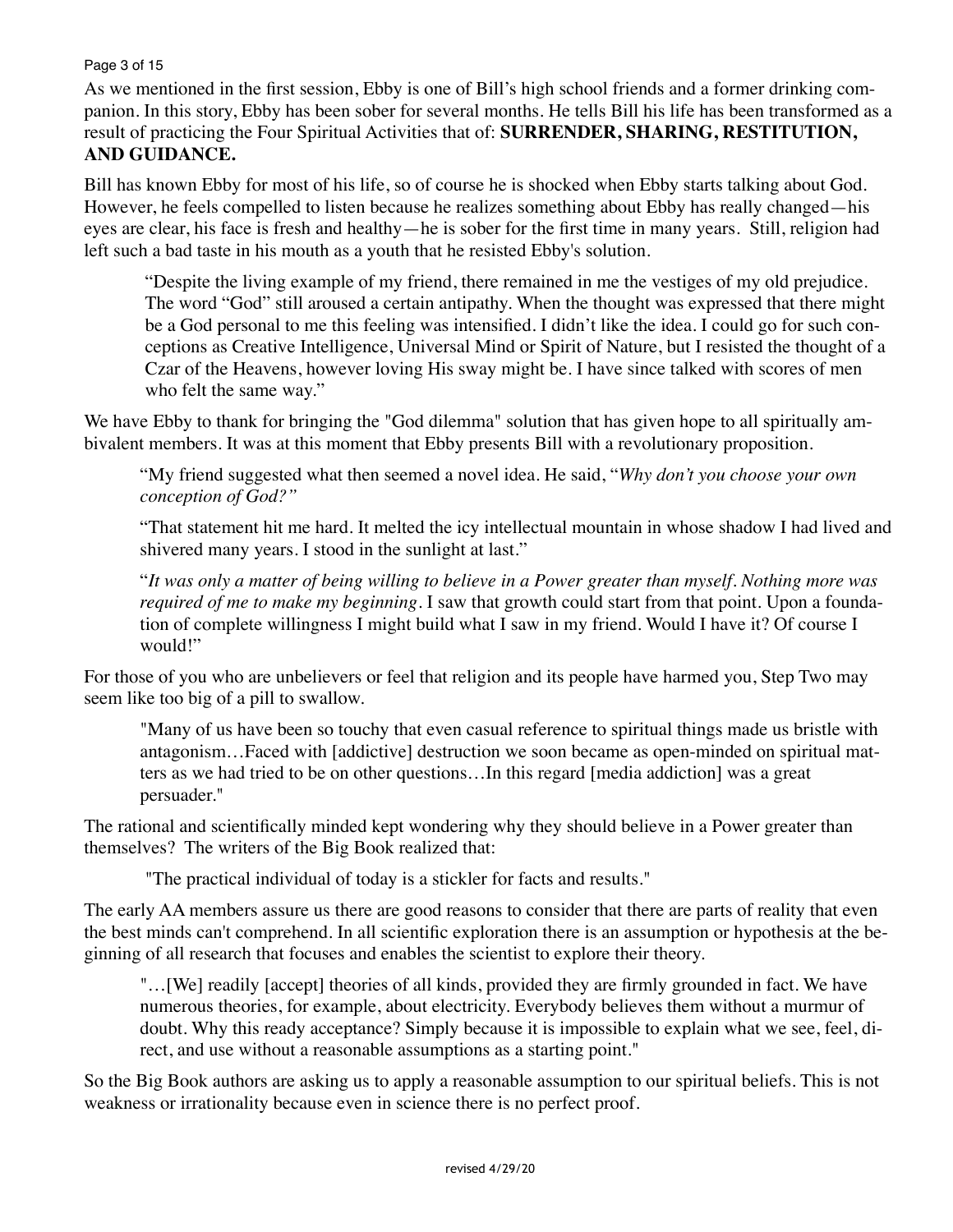#### Page 4 of 15

"Everybody nowadays, believes in scores of assumptions for which there is good evidence, but no perfect visual proof. And does not science demonstrate that visual prove is the weakest proof? It is being constantly revealed, as [humankind] studies the material world, that outward appearances are not inward reality at all."

To believe our human intellect is "the end all and be all," puts us in the risky position of being overly selfimportant.

"Instead of regarding ourselves as intelligent agents, spearheads of God's ever advancing Creation, we agnostics and atheist chose to believe that our humans intelligence was the last word, the alpha and the omega, the begging and end of all. Rather vain of us, wasn't it?"

The Big Book authors beg us to lay aside prejudice, even against organized religion.

"We have learned that whatever the human frailties of various faiths may be, those faiths have given purpose and direction to millions…We used to amuse ourselves by cynically dissecting spiritual beliefs and practices when we might have observed that many spiritually minded persons of all races, colors, and creeds were demonstrating a degree of stability, happiness, and usefulness which we should have sought ourselves."

The "Big Book" authors ask us to set aside our contempt for spiritual principles and consider our own concept of a Higher Power. If we do, we will be in a much better position to understand the Second Step solution for our compulsive media problem.

"…We found that as soon as we were able to lay aside prejudice and express even a **willingness** to believe in a Power greater than ourselves, we commenced to get results, even though it was impossible for any of us to fully define or comprehend that Power…"

The "Big Book" authors clearly state that it is impossible to define God. We have to stop trying to comprehend this Power with our mind and start accepting this Power with our heart.

"When, therefore, we speak to you of [a Higher Power], we mean your own conception of God. This applies, too, to other spiritual expressions which you find in this book. Do not let any prejudice you may have against spiritual terms deter you from honestly asking yourself what they mean to you. At the start, this was all we needed to commence spiritual growth, to effect our first conscious relation with God as we understood [God]. Afterward, we found ourselves accepting many things which then seemed entirely out of reach. That was growth, but if we wished to grow we had to begin somewhere. So, we used our own conception, however limited it was."

What was the alternative? For those of us who bristle at even the slightest mention of God or spiritual things, we are invited to see where we have handicapped ourselves by obstinacy, sensitiveness, and unjustified prejudice.

"…Faced with [media addict's] destruction, we soon became as open minded on spiritual matters as we had tried to be on other questions. In this respect, [the destructive us of media] was a great persuader. It finally beat us into a state of reasonableness. Sometimes this was a tedious process; we hope no one else will be prejudiced for as long as some of us were."

The Big Book authors make a powerful case for the existence of God.

"When we saw others solve their problems by a simple reliance upon the Spirit of the Universe, we had to stop doubting the power of God. Our ideas did not work. But the God idea did."

One early member who could not stop drinking and feared he could also not believe in God had a powerful spiritual awakening while in a hospital trying to sober up. Alone in his room he asked himself this question: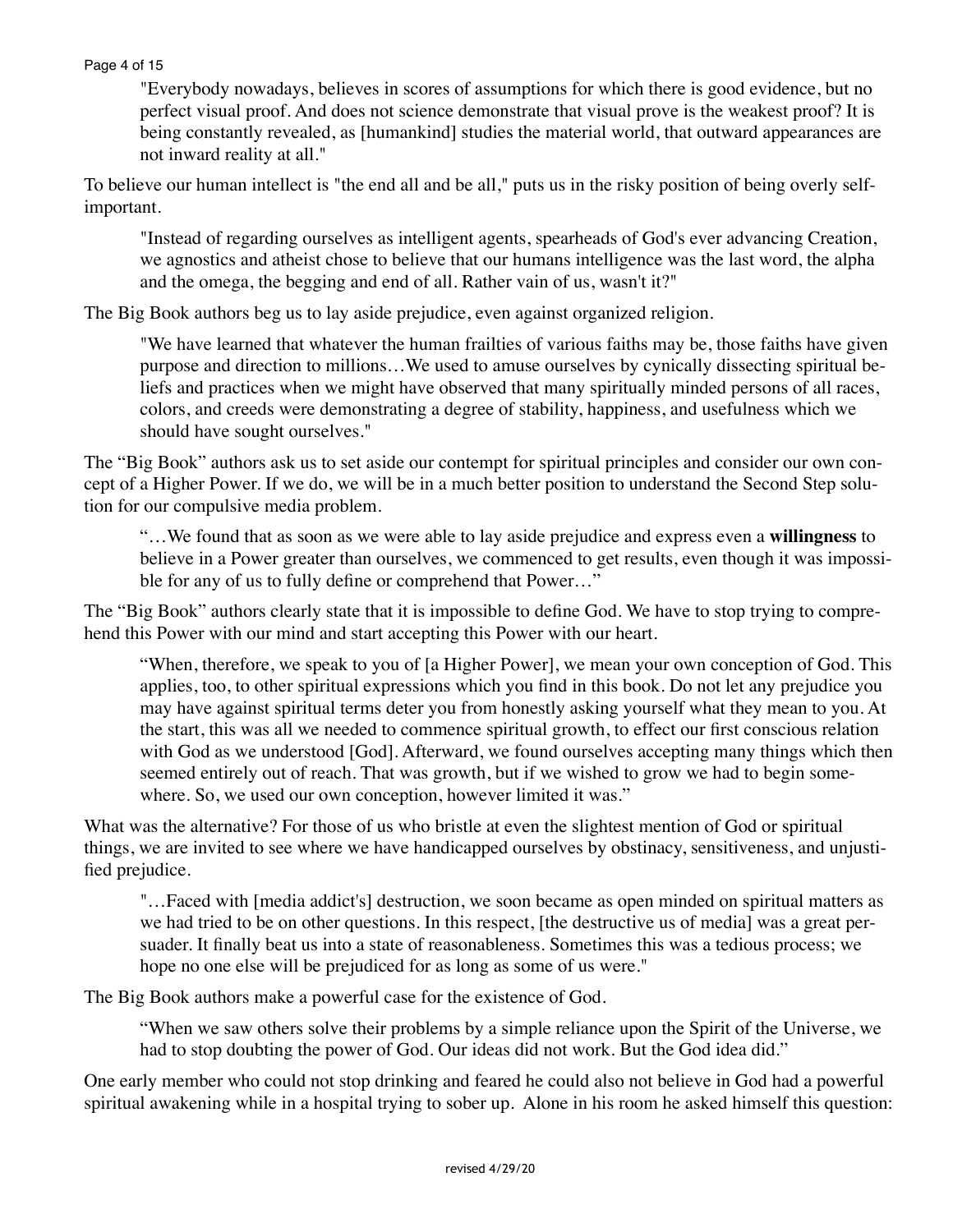Page 5 of 15

"Is it possible that all the religious people I have known are wrong?…Who am I to say there is no God?"

"This man recounts that he tumbled out of bed to his knees… He was overwhelmed by a conviction of the Presence of God. It poured over and through him with the certainty and majesty of a great tide at flood. The barriers he had built through the years were swept away. He stood in the Presence of Infinite Power and Love. He had stepped from bridge to shore. For the fist time, he lived in conscious companionship with his Creator."

With this spiritual awakening, this man found an unshakeable faith that became the cornerstone of his recovery. The Big Book tells us:

"His alcohol problem was taken away. That very night, years ago, it disappeared. Save for a few brief moments of temptation the thought of drink has never returned; and as such times a great revulsion has risen up in him. Seemly, he could not drink even if he would. God had restored his sanity."

This kind of healing is nothing more than a miracle, but this is what the Big Book writers promise. By thoroughly trusting in this new power, they tell us that sanity automatically returns, and not only that, the temptation for media is lifted.

"And we have ceased fighting anything or anyone—even (electronic media). For by this time sanity will have returned. We will seldom be interested in (electronic media). If tempted, we recoil from it as from a hot flame. We react sanely and normally, and we find that this has happened automatically. We will see that our new attitude toward (media) has been give us without any thought or effort on our part. It just comes! That is the miracle of it. We are not fighting it, neither are we avoiding temptation. We feel as though we have been place in a position of neutrality—safe and protected. We have not even sworn off. Instead, the problem has been removed. It does not exist for us. We are neither cocky nor are we afraid. That is our experience. That is how we react so long as we keep in fit spiritual condition."

Once again we need to make a decision. We need to decide whether or not we are willing to believe in a Power greater than human power—a Spirit of the Universe—a God of our understanding. Are you willing to believe in a power greater than yourself?

"When we became [media addicts], crushed by a self-imposed crisis we could not postpone or evade, we had to fearlessly face the proposition that either God is everything or else [God] is nothing. God either is, or [God] isn't. What was our choice to be?"

Now, it is time to choose. Are you willing to concede that there is a "Power greater than yourself?" If you are, you're ready to take the 2nd Step.

Here are the directions in the Big Book:

"We needed to ask ourselves but one short question. 'Do I now believe, or am I even **willing to be**lieve, that there is a Power greater than myself?' As soon as [any man or woman] can say that [he/ she] does believe, or is willing to believe, we emphatically assure [them] that [they are] on [their] way. It has been repeatedly proven among us that upon this simple cornerstone a wonderfully effective spiritual structure can be built."

Being willing to believe is the cornerstone of a spiritual way of life and the first action we can take towards our media recovery. Here is a prayer that can help you take the Second Step. It's called "The Set Aside Prayer":

*"Dear Higher Power, please help me set aside everything I think I know about myself, my problems, and about you. I ask that I may have an open mind so I might learn to live my life on a spiritual basis. Please help me see the truth so I can be restored to sanity. AMEN."*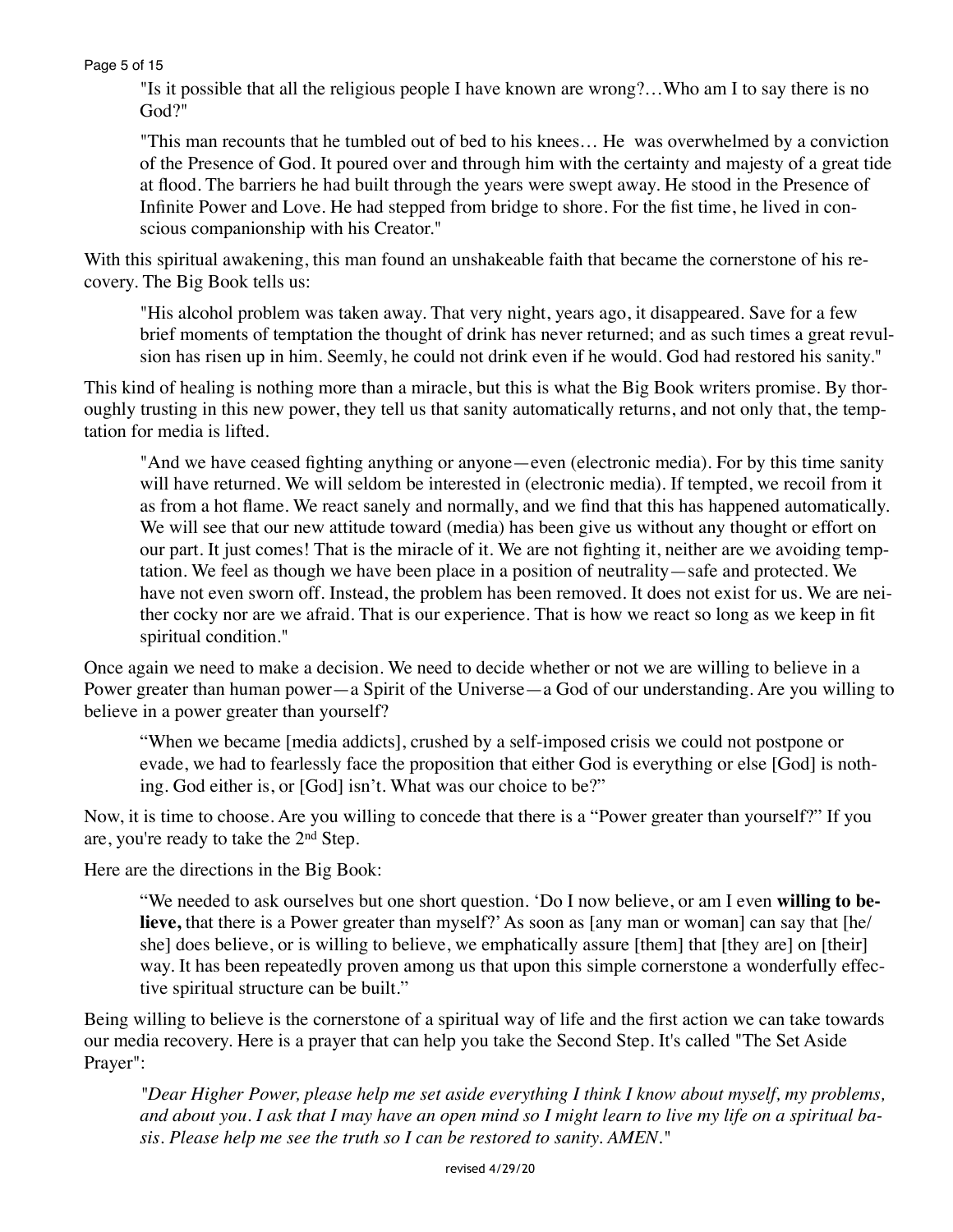Now it is time to answer the Second Step question: "Do you now believe, or are you even willing to believe, that there is a Power greater than yourself?"

Because this is such an important and life changing question, we will pause for one minute to go to the stillness inside and listen for your answer. When we come back in 1 minute I will ask the question again.

[pause for 1 minute]

It is now time to take Step Two. "Do you now believe, or are you even willing to believe, that there is a Power greater than yourself?" If so, please state your name out loud, followed by "Yes."

Thank you. According to the "Big Book" authors, if you answered "yes" to this question you have taken Step Two.

## END OF PART 1

## PART 2

Now, let's move on to the 3rd Step.

### **Step 3 -- Made a decision to turn our will and our lives over to the care of God** *as we understood [God]***.**

The "Big Book" authors tell us:

"Being convinced, *we were at Step Three…*"

Convinced of what? If we've taken the 2nd Step, we believe that a "Power greater than ourselves" can restore us to sanity. But, even though we may believe that the "A Higher Power" is the answer, this doesn't necessarily mean we are willing to accept this solution. In order to recover from media addiction, we must make a decision to put this Power to work in our lives.

This is where the "Big Book" authors show us how to become "God-directed." But first they disclose how operating on self-will keeps us separated from this "inner resource." They explain that, when we live on self-will, we are like actors trying to control every detail of a play.

"The first requirement is that we be convinced that any life run on self-will can hardly be a success. On that basis we are almost always in collision with something or somebody, even though our motives are good. Most people try to live by self-propulsion. Each person is like an actor who wants to run the whole show; is forever trying to arrange the lights, the ballet, the scenery and the rest of the players in [their] own way."

Does this sound familiar? At one time or another, haven't we all tried to convince those around us they would be much better off if they just did things our way? Attempting to control everything in our lives is one of the characteristics of compulsive media addicts. We want to feel safe and we want to be happy.

The passage continues:

"What usually happens, [they] begins to think life doesn't treat [them] right. [They] decide to exert [themselves] more. [They] become...more demanding or more gracious, as the case may be. Still the play does not suit [them]…[They] becomes angry, indignant, self-pitying…"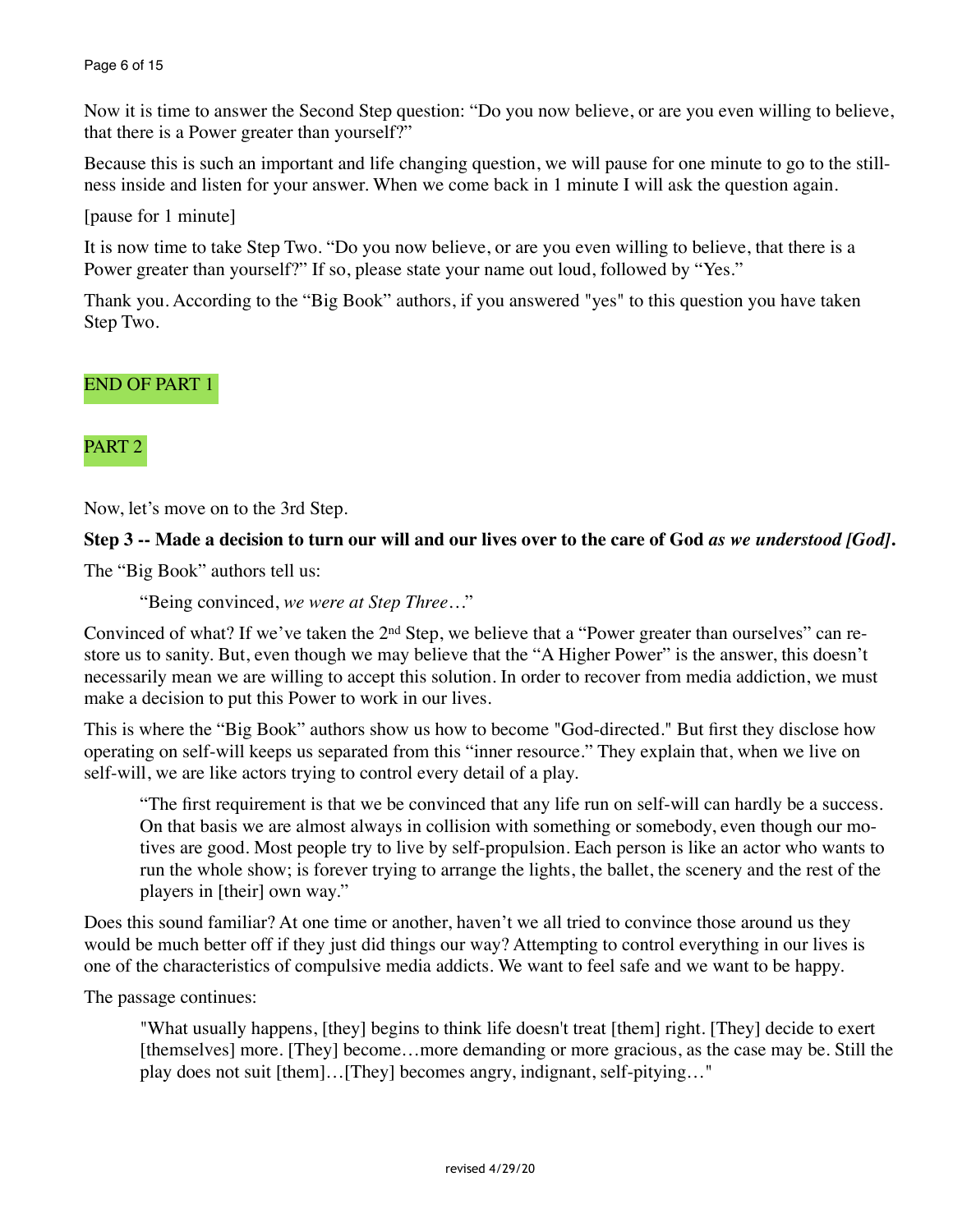#### Page 7 of 15

"What is the basic trouble? …[Are they] not really a self-seeker…[Are they] not a victim of the delusion that [they] can wrest satisfaction and happiness out of this world if only [they] manage well?"

"…[Are they] not, even in [their] best moments, a producer of confusion rather than harmony?"

"…Our actor is self-centered—ego-centric, as people like to call it nowadays"

Then the authors declare that it is this selfish, self-centeredness that makes us miserable.

"Selfishness —self-centeredness! That, we think, is the root of our troubles. Driven by a hundred forms of fear, self-delusion, self-seeking and self-pity, we step on the toes of our fellows and they retaliate. Sometimes they hurt us, seemingly without provocation, but we invariably find that at some time in the past we have made decisions based on self which later placed us in a position to be hurt."

They make the point that addicts are the epitome of self-will run riot and this is our downfall.

"So our troubles, we think, are basically of our own making. They arise out of ourselves, and the [media addict] is an extreme example of self-will run riot, though [they] usually don't think so. Above everything, we [media addicts] must be rid of this selfishness. We must, or it kills us! God makes that possible. And there often seems no way of entirely getting rid of self without [God's] aid."

The authors make clear in order to rid our selves of this self-centered fear, we need stop playing God.

"This is the how and why of it. First of all, we had to quit playing God. It didn't work. Next, we decided that hereafter in this drama of life, God was going to be our Director. [God] is the Principal; we are [God's] agents. [God] is the [Creator], and we are [God's] children. Most good ideas are simple, and this concept was the keystone of the new and triumphant arch through which we passed to freedom."

By making God their employer, rather their egos, the authors found that miracles began to happen.

"When we sincerely took such a position, all sorts of remarkable things followed. We had a new Employer. Being all powerful, [God] provided what we needed, if we kept close to [God] and performed [God's] work well."

Now we know our place in God's Universe. Contrary to what we may have thought in the past, the whole world does not revolve around us. Realizing there is a "Power greater than ourselves" is the essence of Godconsciousness. As we become aware of the "realm of the spirit," our lives change.

"…Established on such a footing, we became less and less interested in ourselves, our little plans and designs. More and more we became interested in seeing what we could contribute to life. As we felt new power flow in, as we enjoyed peace of mind, as we discovered we could face life successfully, as we became conscious of [God's] presence, we began to lose our fear of today, tomorrow or the hereafter. We were reborn."

Some people may feel that it is weakness to depend upon a Higher Power, but the writers of the Big Book tell us that,

"We never apologize to anyone for depending upon our Creator. We can laugh at those who think spirituality the way of weakness. Paradoxically, it is the way of strength. The verdict of the ages is that faith means courage. All [people] of faith have courage. They trust their God."

It is decision time once again. The "Big Book" authors tell us we are now ready to take Step 3 and they provide us with the directions.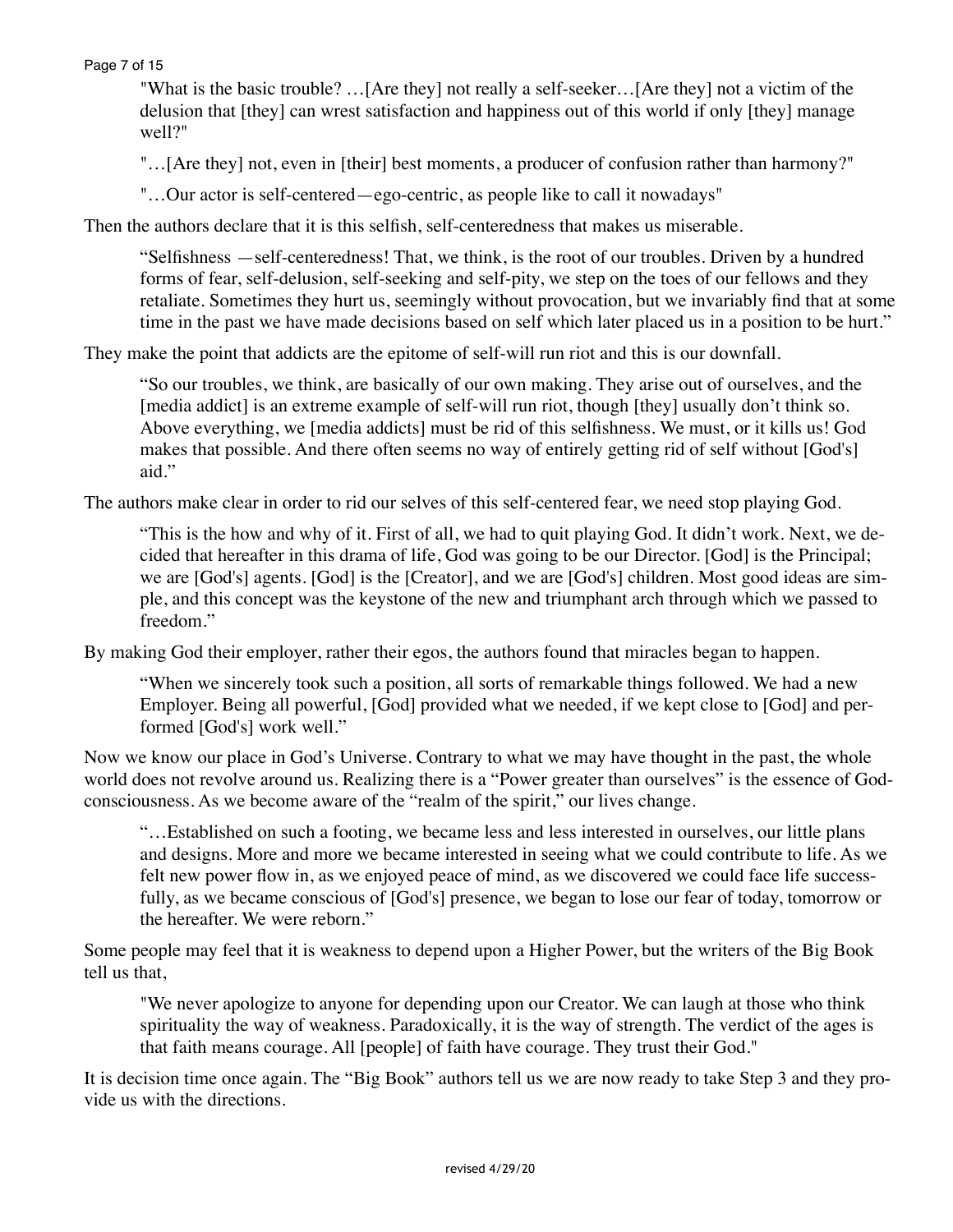#### Page 8 of 15

"We found it very desirable to take this spiritual step with an understanding person, such as our [partner], best friend, or spiritual adviser. But it is better to meet God alone than with one who might misunderstand. The wording was, of course, quite optional so long as we expressed the idea, voicing it without reservation. This was only a beginning, though if honestly and humbly made, an effect, sometimes a very great one, was felt at once."

We're here today to take this monumental Step with you right now.

Although they say the wording is optional, the authors do provide us with a prayer we can use to take the Third Step. The prayer is on page 63 of the Big Book.

"God, I offer myself to Thee—to build with me and to do with me as Thou wilt. Relieve me of the bondage of self, that I may better do Thy will. Take away my difficulties, that victory over them may bear witness to those I would help of Thy Power, Thy Love, and Thy Way of life. May I do Thy will always!"

Taking the Third Step is making a contract, a contract with our Higher Power for the express purpose of being relieved of our self-centeredness by being of service to others. Here are the points this prayer makes:

1st, we make an offering. There is a beautiful tradition in many spiritual practices to make offerings, for instance on an altar you might place flowers, incense, food, wine, etc. Our "offering" to our Higher Power is ourselves. In this way we are presenting our Higher Power with the most valuable offering we can give.

2nd, by offering ourselves, we are giving our Higher Power our talents and skills to build something useful. What we are building is left up to the wisdom of our Higher Power. This means that, from now on, we ask for inspiration in all our life goals, we ask for God's direction.

3rd, we ask for relief from our human frailties and addictions so that we can be a better builder for our Higher Power's cause.

4th, we ask that our difficulties and obstacles be taken away so we may give others hope and a precedent of the way God can work miracles in our life.

5th, we are made aware that we help others through the Power of God, that this Power loves us all unreservedly, and that the "Way of Life" we are learning through surrendering our cares to God is a testament of this Love and this Power working in our lives.

6th, we commit to following the guidance of our Higher Power in every part of our lives.

Before we take Step Three, we are going to meditate for one minute so we can tune into our Higher Power and connect fully with what we are committing to.

[Pause for 1 minute]

Now, if you are ready to take the Third Step, please say the Third Step Prayer with me:

"God, I offer myself to Thee—to build with me and to do with me as Thou wilt. Relieve me of the bondage of self, that I may better do Thy will. Take away my difficulties, that victory over them may bear witness to those I would help of Thy Power, Thy Love, and Thy Way of life. May I do Thy will always!"

According to the "Big Book" authors, you have taken Step Three! Congratulations!

Let's review what we have accomplished so far.

1. We admitted that we were powerless over our compulsive media habits and that our media addiction made us unable to manage our own lives.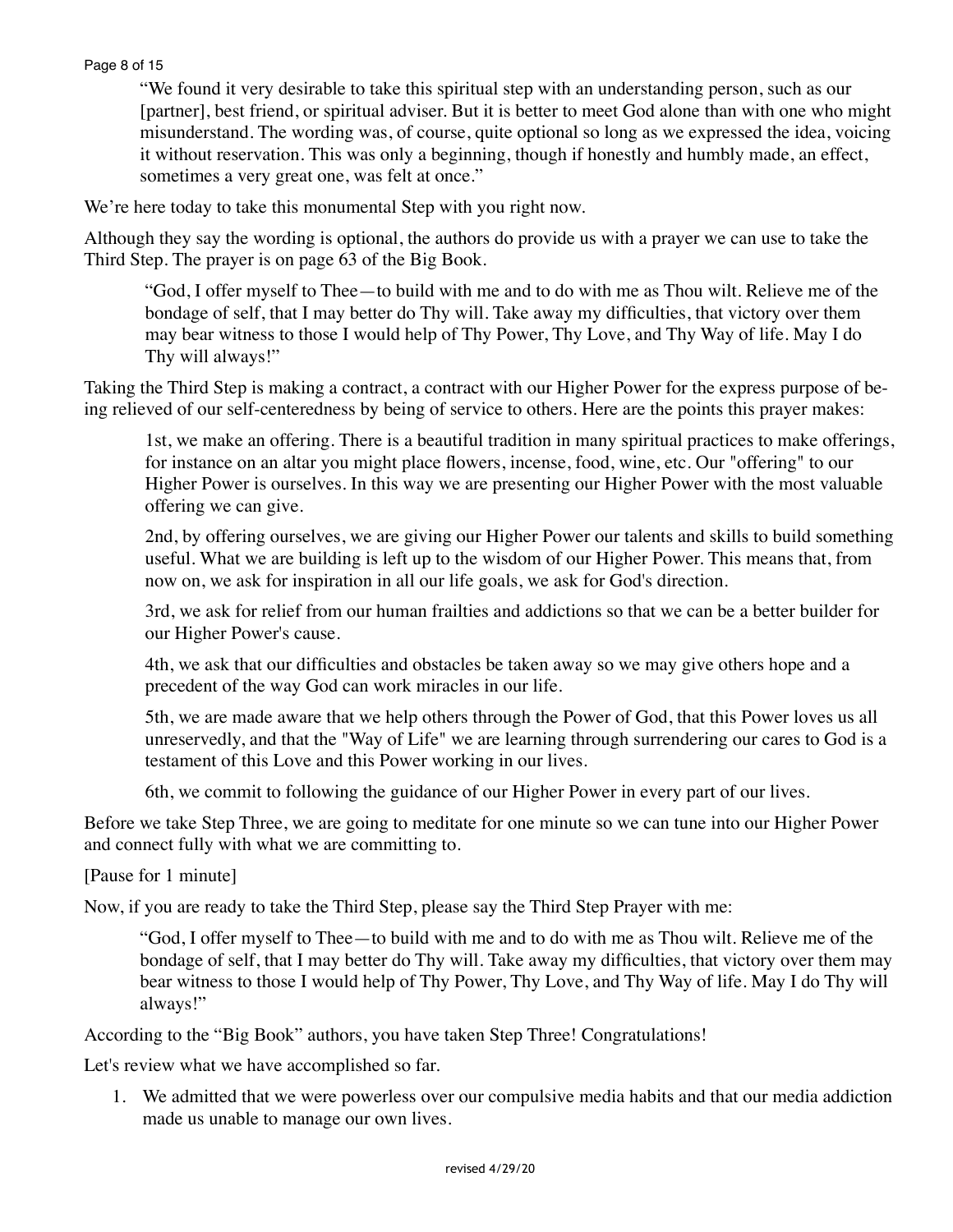#### Page 9 of 15

- 2. We found within us the willingness to believe in the possibility that a Higher Power could actually take away our compulsive desire for media and bring us back to a balanced and sane mind.
- 3. Then we took a huge leap of faith, and made a contract with this spiritual power that we will turn our will and cares over and let our lives be guided by this power. We will let this power love us and show us how to serve. To give us victory over our hardships and be a light for others by giving them hope that they too can be relieved of the bondage of self-centered fear and addiction.

When taking these first three steps, we have only made **decisions**. Now it is time to take **action,** actions that will result in the "personality change sufficient to bring about recovery" from media addiction. We will now move into the **SHARING** process of our program.

## END OF PART 2

## PART 3

### **Step 4 -- Made a searching and fearless moral inventory of ourselves.**

The "Big Book" authors tell us what we need to do now that we've made our decision to proceed.

"Next we launched out on a course of vigorous action, the first step of which is a personal housecleaning, which many of us had never attempted. Though our decision was a vital and crucial step, it could have little permanent effect unless at once followed by a strenuous effort to face, and to be rid of, the things in ourselves which had been blocking us. Our [media] was but a symptom. So we had to get down to **causes and conditions."**

Please note the authors say at once. They instruct us to take the Fourth Step immediately after the Third Step prayer. We must overcome those things that have prevented us from tapping into the spiritual solution to our problem. We had to see clearly the "causes and conditions" that created our media problem.

So, we are now going to establish a direct line of communicating with the God of our understanding by eliminating those manifestations of self that have kept us in the depths of loneliness and despair. The "Big Book" authors disclose that liquor (in our case, media addiction) is but a symptom. Sure, our media binging behaviors have cut us off from God, but once we stop being media drunk, we're still separated from the "One who has all power" because of our shortcomings. Now, it's time to look at these "causes and conditions" by taking an inventory.

The "Big Book" authors start by comparing a personal inventory to a business inventory.

"Therefore we started upon a personal inventory. *This was Step Four*. A business which takes no regular inventory usually goes broke. Taking a commercial inventory is a fact-finding and a fact-facing process. It is an effort to discover the truth about the stock-in-trade. One object is to disclose damaged or unsalable goods; to get rid of them promptly and without regret."

So, we are going to conduct the equivalent of a commercial inventory on our lives. This implies we are going to look at our assets and liabilities. That's what a commercial inventory is all about. It's an examination of what is working and what is not working in our lives. It allows us to accentuate the positive and eliminate the negative.

"We did exactly the same thing with our lives. We took stock honestly. First, we searched out the flaws in our make-up which caused our failure. Being convinced that self, manifested in various ways, was what had defeated us, we considered its common manifestations."

"We went back through our lives. Nothing counted but thoroughness and honesty. When we were finished we considered it carefully."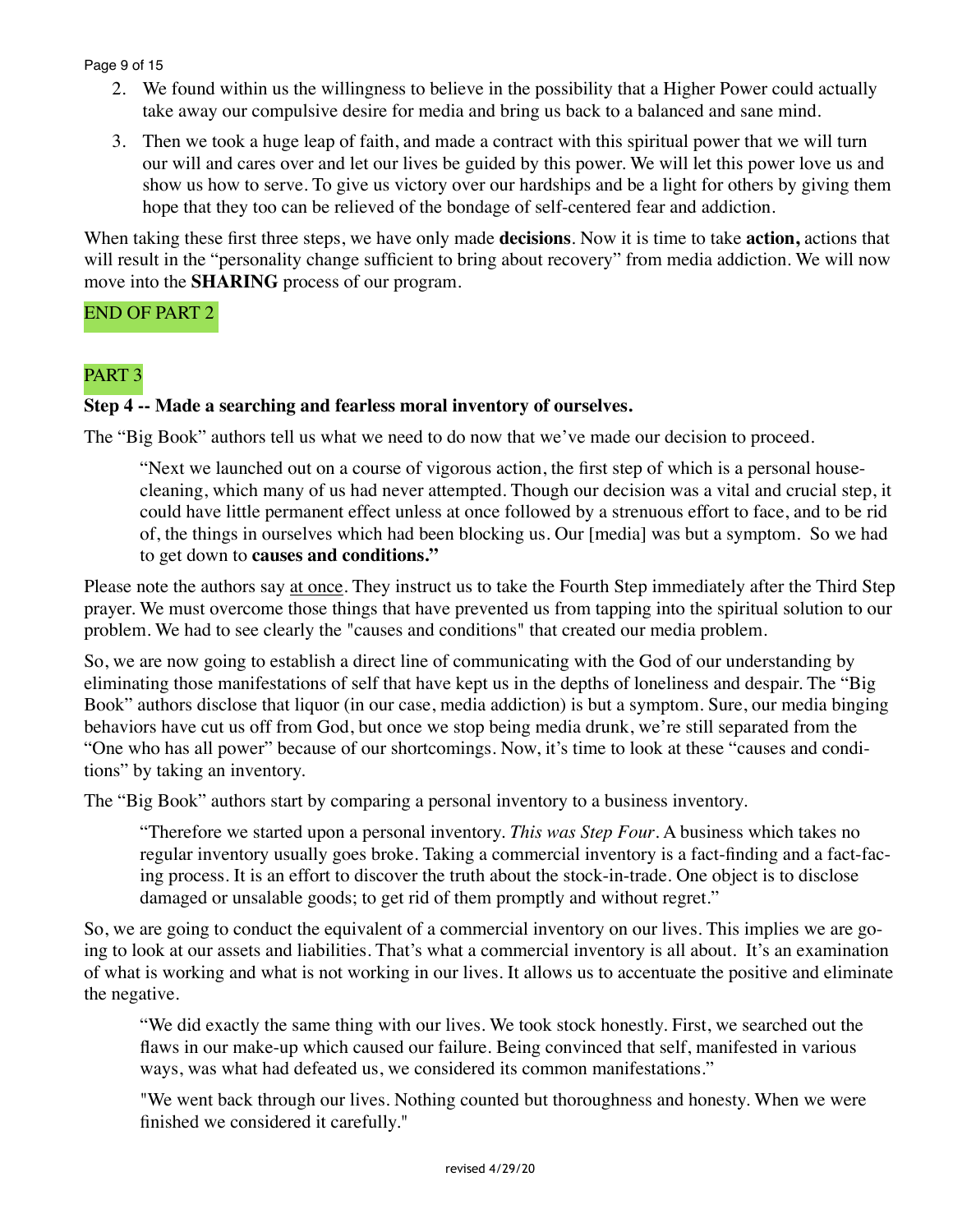#### Page 10 of 15

In the *Back to Basics – The Alcoholics Anonymous Beginners' Meetings* booklet the authors present us with a list of liabilities we need to eliminate and assets we need to accentuate.

Here is the list of liabilities:

- Resentment (the consequence of being angry or bitter toward someone for an extended period of time)
- Fear (the fear of losing something you have or not getting what you want)
- Selfishness/Self-centeredness (the concern only for ourselves and our own welfare or pleasure without regard for others)
- Dishonesty (involves theft or deceptions, cheating, lying or withholding the truth)
- False Pride (feelings of being better than [grandiosity, superiority, know it all] or less than [shame, unworthiness, low self-esteem)
- Mistrust (jealousy that has to do with suspicion, and distrusting other's motives and doubting the faithfulness of a friend)
- Envy (the desire to have a quality, possession, or other desirable attribute belonging to someone else)
- Procrastination (a kind of laziness to work or avoidance to follow through with right actions)

I will give you the list of assets in a moment. But let's look at the first liability: resentment.

The "Big Book" authors ask us to examine our resentments.

"Resentment is the "number one" offender. It destroys more alcoholics (media addicts) than anything else. From it stem all forms of spiritual disease…"

"…In dealing with resentments, we set them on paper. We listed people, institutions or principles with whom we were angry...."

The authors emphasize that our resentments keep us separated from being guided by the Spirit. We must eliminate them if we are to live a spiritual way of life.

"It is plain that a life which includes deep resentment leads only to futility and unhappiness. To the precise extent that we permit these, do we squander the hours that might have been worthwhile. But with the [media addict], whose hope is the maintenance and growth of a spiritual experience, this business of resentment is infinitely grave. We found that it is fatal. For when harboring such feelings we shut ourselves off from the sunlight of the Spirit. ..."

Then the authors instruct us to look at our part in each situation to see if we need to make an amends.

"Referring to our list again. Putting out of our minds the wrongs others had done, we resolutely looked for our own mistakes. Where had we been selfish, dishonest, self-seeking and frightened? Though a situation had not been entirely our fault, we tried to disregard the other person involved entirely. Where were we to blame? The inventory was ours, not the other [person's]. When we saw our faults we listed them. We placed them before us in black and white. We admitted our wrongs honestly and were willing to set these matters straight."

Let's look at the third sentence again. It reads, "Where had we been selfish, dishonest, self-seeking and frightened?" These shortcomings are based on self-will. In addition, they are the opposites of the Four Standards of Honesty, Purity [of Spirit], Unselfishness, and Love, which is used as a test for God's will.

Early on Bill W., Dr. Bob and other A.A. pioneers learned to test everything they thought, said or did. Now, they are asking us to do the same thing—test our actions. We need to know which path we're on. Are we living in the solution and "walking hand in hand with the Spirit of the Universe," or are we living in the problem and sinking deeper and deeper into "that bitter morass of self-pity?" It is our selfishness and self-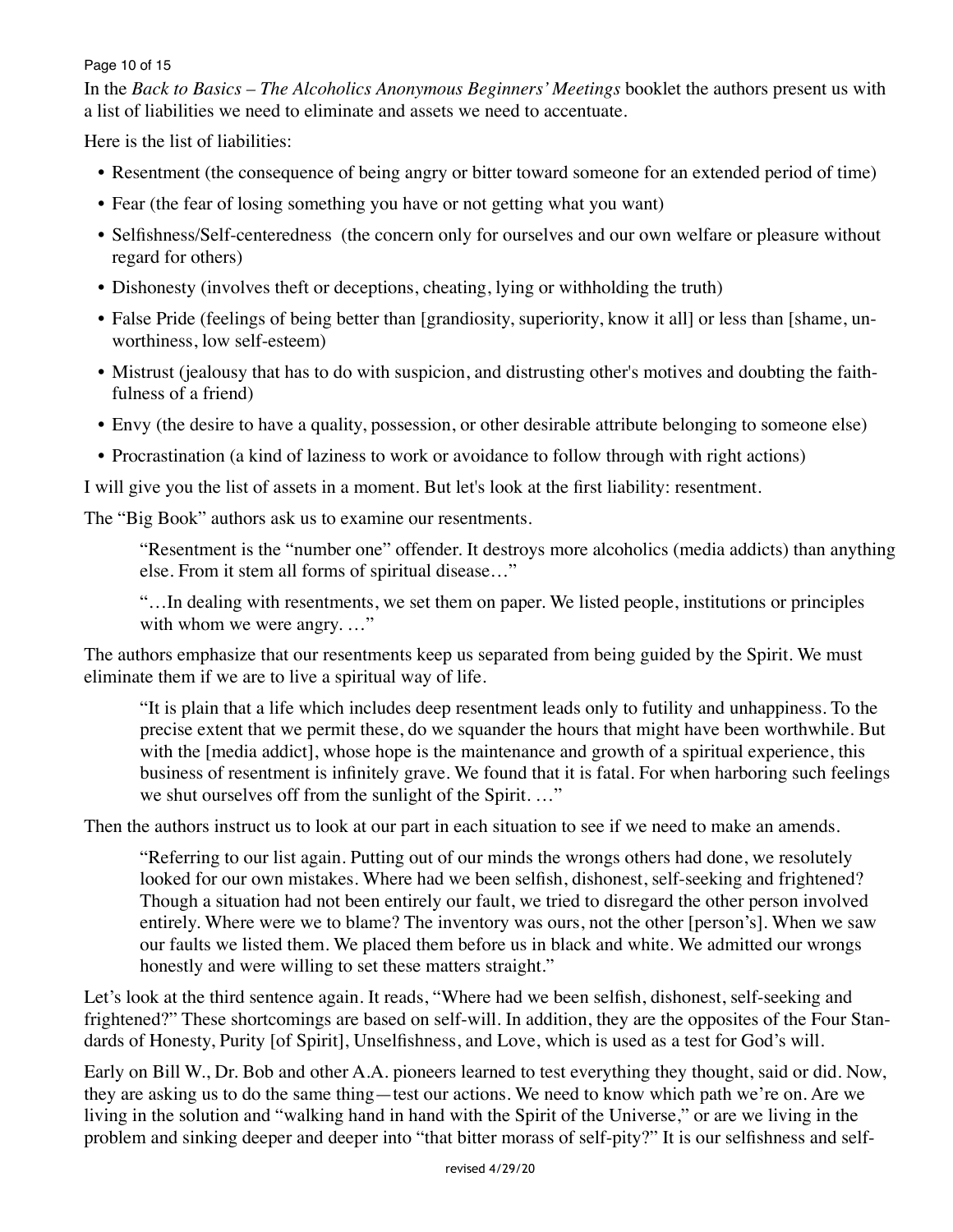#### Page 11 of 15

centeredness that keep us blocked from the "One who has all power" and prevents us from finding the spiritual solution to our difficulties.

Concerning our resentments, the "Big Book" authors provide us with specific instructions on what to do. We must get beyond them if we "expect to live long or happily in this world."

The Big Book authors explain that when we hold onto grudges, we are actually allowing others to control our lives, or what many of us like to say, "We allow them to live rent free in our heads."

"We turned back to the list, for it held the key to the future. We were prepared to look at it from an entirely different angle. We began to see that the world and its people really dominated us. In that state, the wrong-doing of others, fancied or real, had power to actually kill. How could we escape? We saw that these resentments must be mastered, but how? We could not wish them away any more than [our media addiction]."

If we don't deal with our resentments, the future will just be a repeat of the past. Every time we are reminded of an old hurt, the old pain returns and we feel it again and again. In the past we may have used media to numb this pain, but now we are going to take actions to eliminate this pain.

The first thing we do is talk about our resentments with our sponsor or sharing partner. Healing starts with **SHARING** the hurt. But, the healing is not complete until we forgive those who have offended us. We overcome resentment with forgiveness. Therefore, f**orgiveness** is the asset that corresponds to the liability of resentment.

We must change our attitude about the experience. We do this by seeing the source of our pain in a new light. We see the person as a sick individual who needs our prayers, not our anger. Whether it is a person who is still in our lives, someone who has passed on, someone we may never see again, or ourselves, the process is the same. The Big Book says:

"Though we did not like their symptoms and the way these disturbed us, they, like ourselves, were sick, too. We asked God to help us show them the same tolerance, pity, and patience that we would cheerfully grant a sick friend. When a person offended, we said to ourselves, 'This is a sick [person]. How can I be helpful to [them]? God save me from being angry. Thy will be done.'

"We avoid retaliation or argument. We wouldn't treat sick people that way. If we do, we destroy our chance of being helpful. We cannot be helpful to all people, but at least God will show us how to take a kindly and tolerant view of each and every one."

Next, the authors ask us to look at our fears.

"We reviewed our fears thoroughly. We put them on paper, even though we had no resentment in connection with them. We asked ourselves why we had them. Wasn't it because self-reliance failed us? Self-reliance was good as far as it went, but it didn't go far enough. Some of us once had great self-confidence, but it didn't fully solve the fear problem, or any other."

If we have faith that God will keep us safe and protected, we will receive the strength and direction to overcome all of our fears. We overcome fear with faith. Therefore, according to the "Big Book" authors, **faith** is the asset that corresponds to the liability of fear. Here they say:

"Perhaps there is a better way—we think so. For we are now on a different basis; the basis of trusting and relying upon God. We trust infinite God rather than our finite selves. We are in the world to play the role [God] assigns. Just to the extent that we do as we think [God] would have us, and humbly rely on [God], does [God] enable us to match calamity with serenity.…We can laugh at those who think spirituality the way of weakness. Paradoxically, it is the way of strength. The verdict of the ages is that faith means courage. All [people] of faith have courage. They trust their God. We never apologize for God. Instead we let [God] demonstrate, through us, what [God] can do. We ask [God]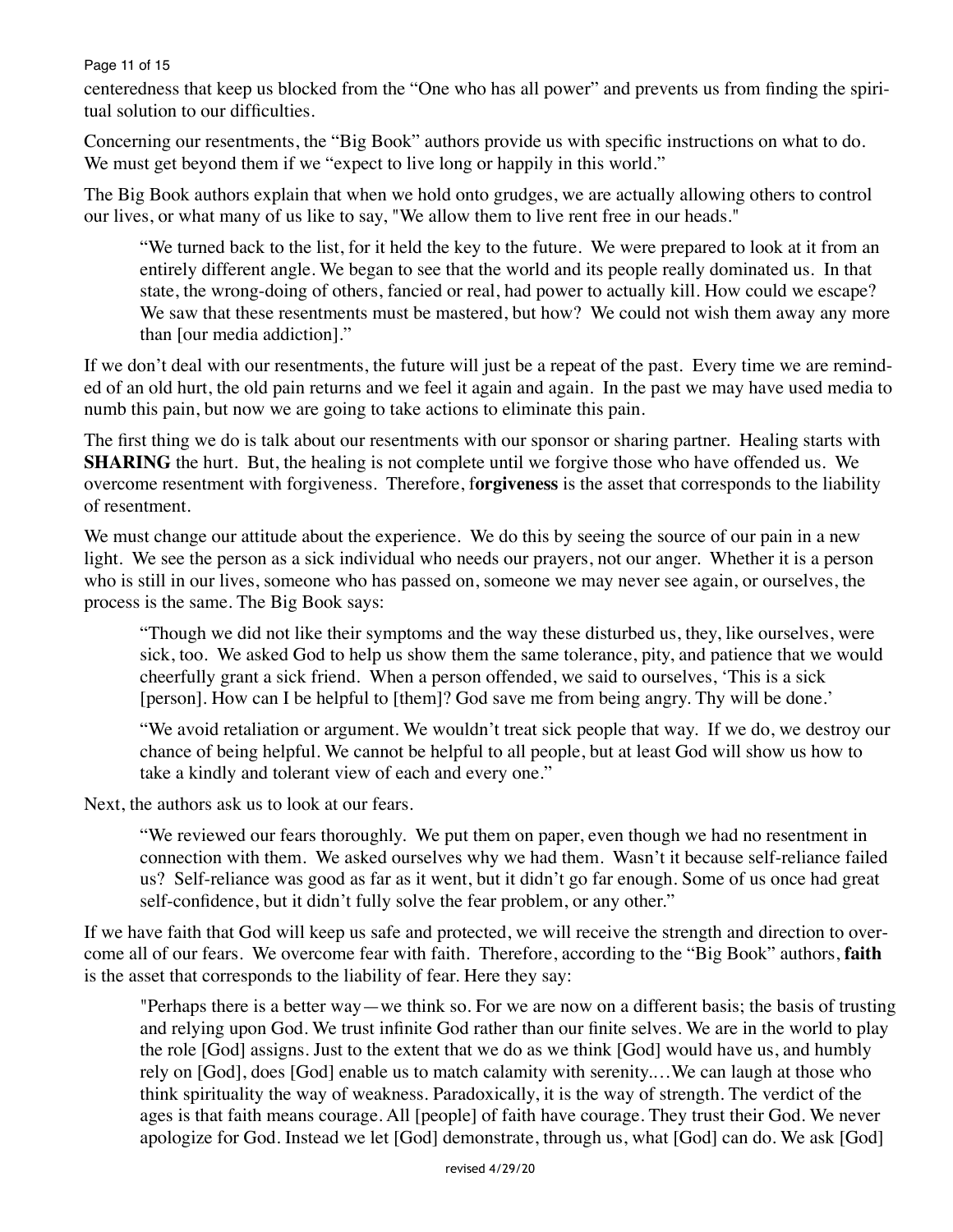Page 12 of 15

to remove our fear and direct our attention to what [God] would have us be. At once, we commence to outgrow fear."

As we share our liabilities to our sponsor or sharing partner, we use this information to make a list of those we have harmed. This will become our amends list – the people to whom we need to make restitution.

"We reviewed our own conduct over the years past. Where had we been selfish, dishonest or inconsiderate? Whom had we hurt? Did we unjustifiably arouse jealousy, suspicion or bitterness? Where were we at fault, what should we have done instead? We got this all down on paper and looked at it."

Remember that the Big Book authors tells us that when we are conducting an inventory, we look at our assets as well as our liabilities. They are telling us that when we are connected to our God-nature, or higher nature, these assets are automatically within each and everyone of us. Therefore, even if we are not aware of our assets in the situation, they are still there. The inventory process helps us let go of our old stories and embrace the natural goodness within us to be honest, kind and live with purity of spirit. Let's look at how these assets are the antidote to our problems and how by using our assets, we open ourselves to the "Sunlight of the Spirit."

Earlier we listed the eight liabilities we media addicts need to look at for our inventory. Here are the assets that are the antidote to these liabilities.

- The antidote to Resentment is **Forgiveness**. Forgiveness is a conscious decision to let go of deeply held negative feelings or to stop being angry with someone who has done something wrong.
- The antidote to Fear is **Faith**. Faith is the complete trust or confidence in someone or something.
- The antidote to Selfishness/Self-centeredness is **Consideration**. Consideration is being conscientious of another person's well-being and showing kindness, thoughtfulness, and sensitivity toward them.
- The antidote to Dishonesty is **Honesty**. Honesty is being truthful, straightforward, and ethical.
- The antidote to False Pride is **Humility**. Humility is the ability to see yourself and others in a realistic and non-hierarchical way; to feel neither superior nor inferior.
- The antidote for Mistrust is **Trust**. Trust is the firm belief in the reliability, truth, ability, or strength of someone or something.
- The antidote for Envy is **Contentment**. Contentment is the state of being satisfied and pleased with what you have; feeling at ease with the way things are.
- The antidote for Procrastination is **Action**. Action is the process of carrying out a task especially when dealing with a problem or difficulty.

Our liabilities contribute to closing ourselves off from other people and impede our ability to share our gifts to the world and fulfill our Higher Power's plan for us. The overall asset that can be applied to all liabilities is **Generosity**. For Generosity is authentically sharing ourselves with the world and giving all humanity the benefit of the doubt.

## END OF PART 3

## PART 4

Now we will tell you how to take the Fifth Step.

**Step 5 — Admitted to God, to ourselves, and to another human being the exact nature of our wrongs**.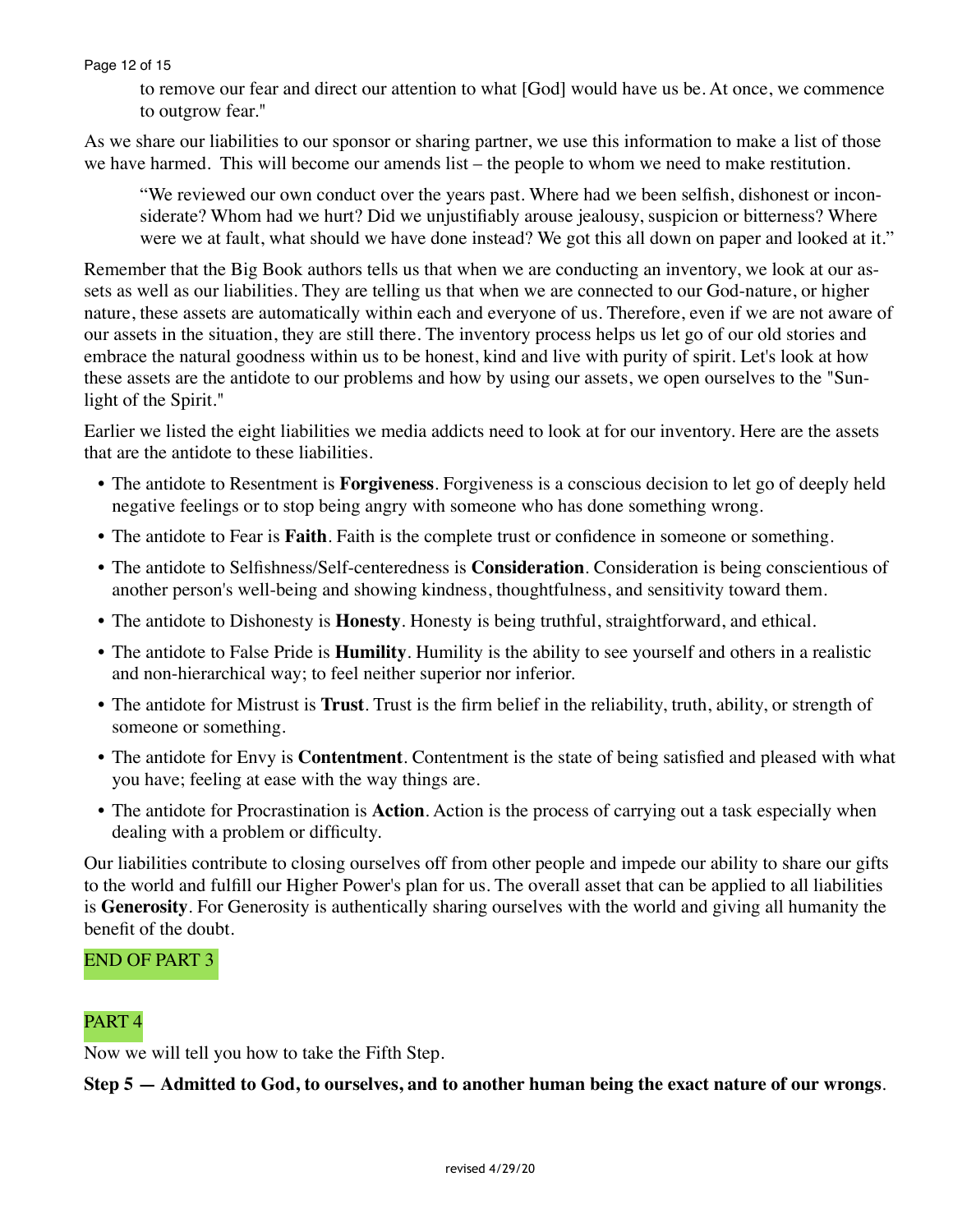#### Page 13 of 15

In taking the 5th step, we are told that we need to share it not only with ourselves and our Higher Power, but also with another human being. This is a key element to recovery, for in sharing our weaknesses with another person, we have found deep relief from our guilt and shame.

The big book authors tell us this step is essential for recovery from Media Addiction:

"We think we have done well enough in admitting these things to ourselves…In actual practice, we usually find a solitary self-appraisal insufficient. Many of us thought it necessary to go much further… If we skip this vital step, we many not overcome [media addiction]. Time after time newcomers have tried to keep to themselves certain facts about their lives. Trying to avoid this humbling experience…Almost invariably they got drunk."

It is important to take the 5th Step with the right person. Luckily for us in Media Addicts Anonymous, we have members who really understand this addiction and therefore, if following the simple instructions, can be good listeners and reflect back to their action partner, in a simple and pure way, their own words. We don't judge each other, we don't compare, we identity and support one another in our recovery process.

Here is how to conduct the inventory with your sponsor or action partner. If you are taking Step Five with and an action partner, make sure that you have set aside 1 hour per person to do this inventory.

1. List a person who you have a resentment for or list something or someone you fear.

**IMPORTANT: We keep the list short and manageable. We will be repeating this process again and again, so don't feel like you have to get all your work done in one session. Over time you will see that the same liabilities show up again. Over time you will get clearer about how you sabotage yourself. Over time, if you commit to doing this process over and over, you will get to know yourself and your dis-ease very well.**

2. When you have the person or fear you want to work on, your sponsor or action partner will ask you questions and take notes. Please keep your answers short and simple so that you don't waste time ranting about your side of the story and why you are upset. Remember this is your inventory, not theirs. This will also allow you to see how you have created your own suffering. Here are the questions:

- Why do you resent this person or have this fear?
- What is your reaction when you have this fear or resentment?
- Where do you feel it in your body?
- Where are you selfish or self-centered, or inconsiderate? Where have you felt the fear of losing something or not getting what you want?
- Where have you been dishonest? With them or with yourself? Where have you blamed them?
- Where have you felt better than or less than? Where did you feel superior? Where did you feel shame or low self-esteem?
- Where have you felt you wanted something that didn't belong to you? Where did you envy?
- Where did you procrastinate or avoid taking action?

3. Your sponsor or action partner, who has been taking notes, will then read your answers back to you.

4. Now your sponsor or action partner will say: "Are you willing to have God remove these liabilities and replace them with assets? If you say, "Yes" then you begin looking at the assets you want to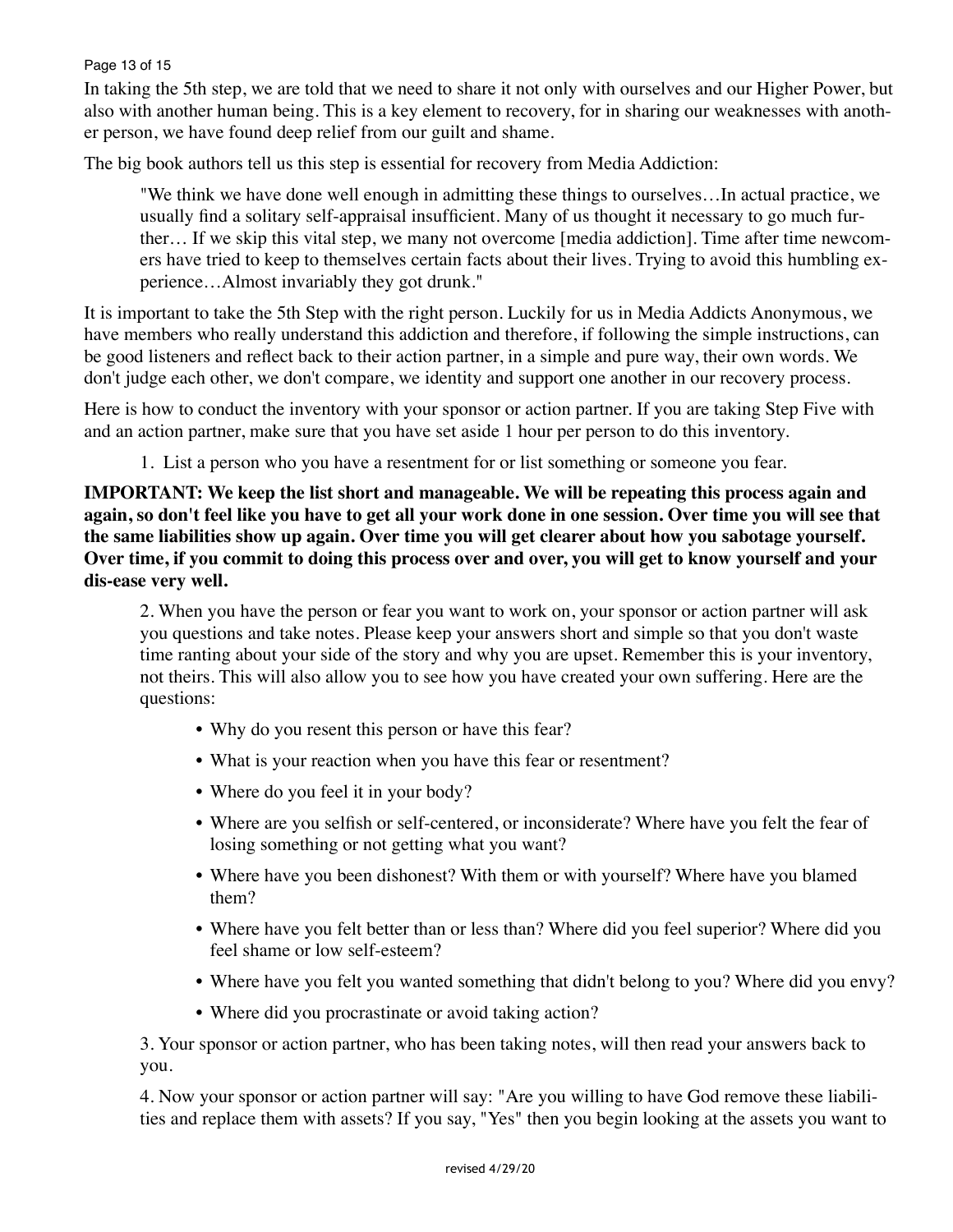bring into your life. (We will be taking the 6th and 7th steps in the next session, this is just making preparation for those steps.)

5. Your sponsor or action partner will now ask you more questions and take notes. Remember to keep your answers short and simple. Here are the questions:

- What would this situation look like if you had Faith? Faith in yourself? Faith in God? Faith in the other person or institution?
- What would this situation look like if you had consideration? If you weren't reacting or blaming? If you had consideration for yourself? For the other person?
- What would this situation look like if you were honest and authentic? With yourself? With the other?
- What would this situation look like if you had humility? If you felt self-esteem? If you saw yourself and the other as equal? If you felt you were worthy? If you saw them as worthy?
- What would this situation look like if you felt acceptance and contentment?
- What would this situation look like if you felt the energy and willingness to take action?
- Where can you be generous in this situation? Where can you give your love, your gifts to the other person and not hold back? Where can you give the gift of "live and let live" to the other person?
- Are you willing right now to forgive this person 100% for everything they did to you?
- Are you willing right now to forgive yourself 100% for carrying this resentment or fear?

6. Your sponsor or action partner will read back to you what you have said and what they have written.

7. You then discuss if you have any wrongs to set right and any amends to make to this person or to yourself.

- 8. You make a short list of amends. We will discuss how to make amends in the next session.
- 9. Hold on to this list and your list of assets and liabilities and bring them both to the next session.

It's always good to begin and end your meetings with the serenity prayer or any prayer that you wish.

This process takes about an hour. If you are doing this with an action partner, you may want to meet for two hours or you may want to meet two separate times. Please get this sharing process done as soon as possible after the 2nd session. Do not delay.

We look at assets as well as liabilities because many of us have lost much of our self-esteem and self-worth as the result of our media addiction. Even though we've done some pretty foolish and destructive things while acting out in our addiction, we will never have to repeat those actions again, provided we are willing to admit our faults and correct them. If we are genuinely sorry, God has already forgiven us. Now, it is time to forgive ourselves.

The "Big Book" authors tell us:

"…If we are sorry for what we have done, and have the honest desire to let God take us to better things, we believe we will be forgiven and will have learned our lesson. If we are not sorry, and our conduct continues to harm others, we are quite sure to use again. We are not theorizing. These are facts out of our experience."